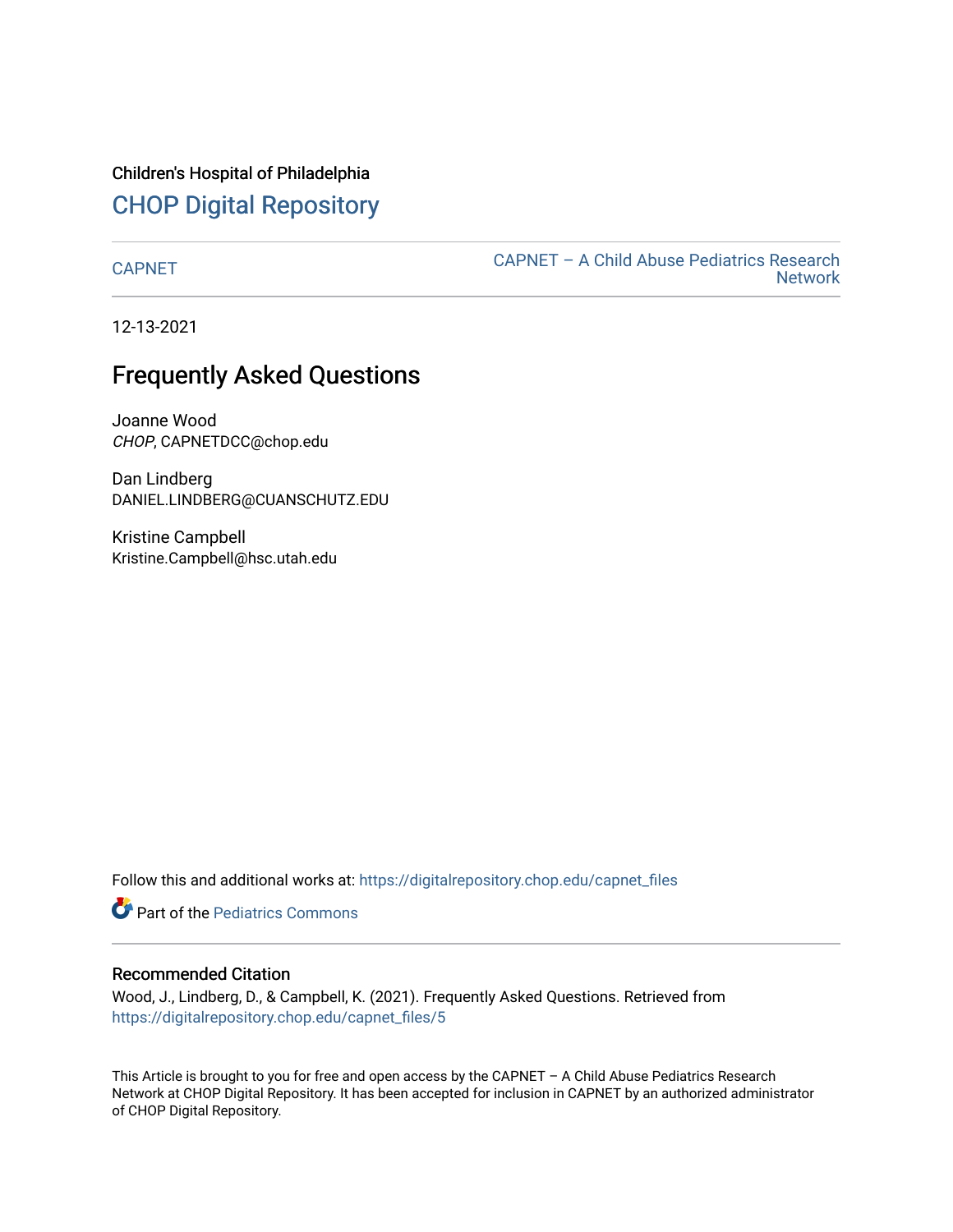

# Table of Contents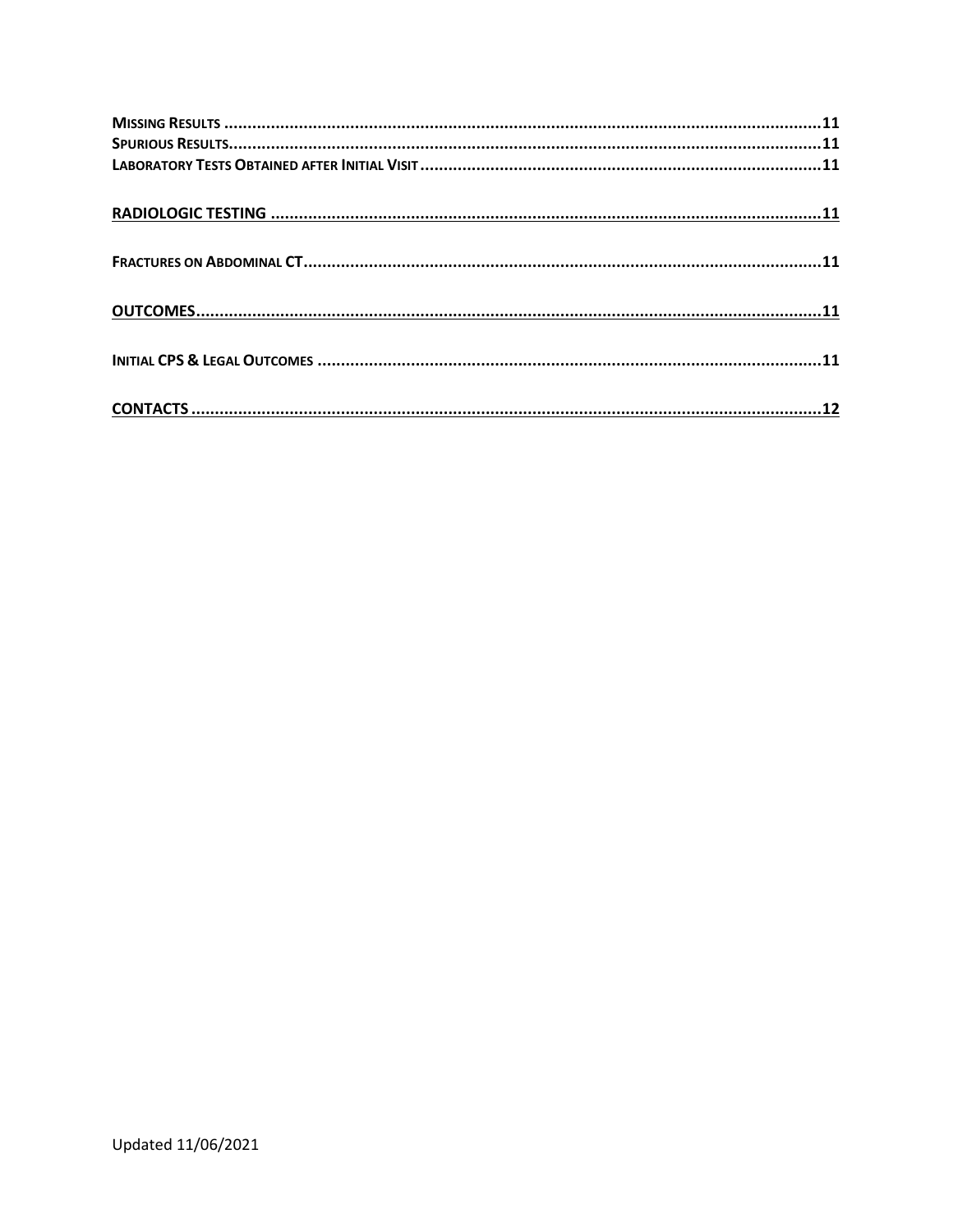# <span id="page-3-0"></span>Inclusion/Exclusion Criteria:

#### **Q.1. What are the inclusion criteria for CAPNET?**

A.1. A child must meet all of the following criteria to be included in CAPNET

Age < 10 years age at start of encounter

*Clinical evaluation* performed by CAPNET team medical provider during the enrollment period due to *recent concerns for suspected physical abuse.*

#### **Q.2. What is defined as a clinical evaluation?**

A.2**.** A clinical evaluation is defined to have occurred when

A child is physically seen by a medical provider somewhere within the CAPNET team healthcare system(s); and

A CAPNET team medical provider documents medical recommendations or assessment related to recent concerns for physical abuse in the medical record.

#### **Q.3. What is NOT a clinical evaluation for suspected child physical abuse?**

A.3. Shared exclusion criteria include

*Protocol review* of all cases of a particular category (eg, all photodocumented injuries, all EHR screening triggers, all social work consults) in which there is no CAPNET team recommendation or documentation in the medical record; or

*Outside consults* in which CAPNET team involvement in occurs outside of a "primary" health care system (eg, a burn unit in a general hospital that consults the CAPNET team for suspected inflicted burns who relies on a separate EMR); or

*Welfare check, wellness, or custody* cases in which children present with concerns for physical abuse in which all the following elements are true

non-medical referral source, and

- no witnessed or disclosed recent injury event (<1 month), and
- no injury or symptoms of injury present at time of evaluation.

#### **Q.4. How should we determine whether the abuse concern is recent?**

A.4. The concern for abuse *from a medical perspective* should be less than 1 month old.

A CAPNET medical provider is consulted because patient admitted with pneumonia is found to have healing rib fractures that may be 6 weeks old. Evaluation performed due to *recent medical concern* raised for abuse. **Include** in CAPNET.

A CAPNET medical provider conducts a medical record review and gives a second opinion about etiology of bruises that were identified and evaluated by another provider 3 months prior. In this case, the *medical concern for abuse is not recent*. **Do not include** in CAPNET.

A CAPNET medical provider is consulted for a generally well child due to parental concerns for physical abuse reported to CPS. There is no specific report of a known injury event. In this case, the *non-medical concern for abuse lacks a known event and child without current symptoms of injury.* **Do not include** in CAPNET.

#### **Q.5. How broadly should we define "Suspected physical abuse"?**

A.5. Indicated by CAPNET medical provider directing or interpreting an evaluation for physical abuse. A CAPNET medical provider is seeing an infant with suspected ingestion and recommends a skeletal survey. Include in CAPNET.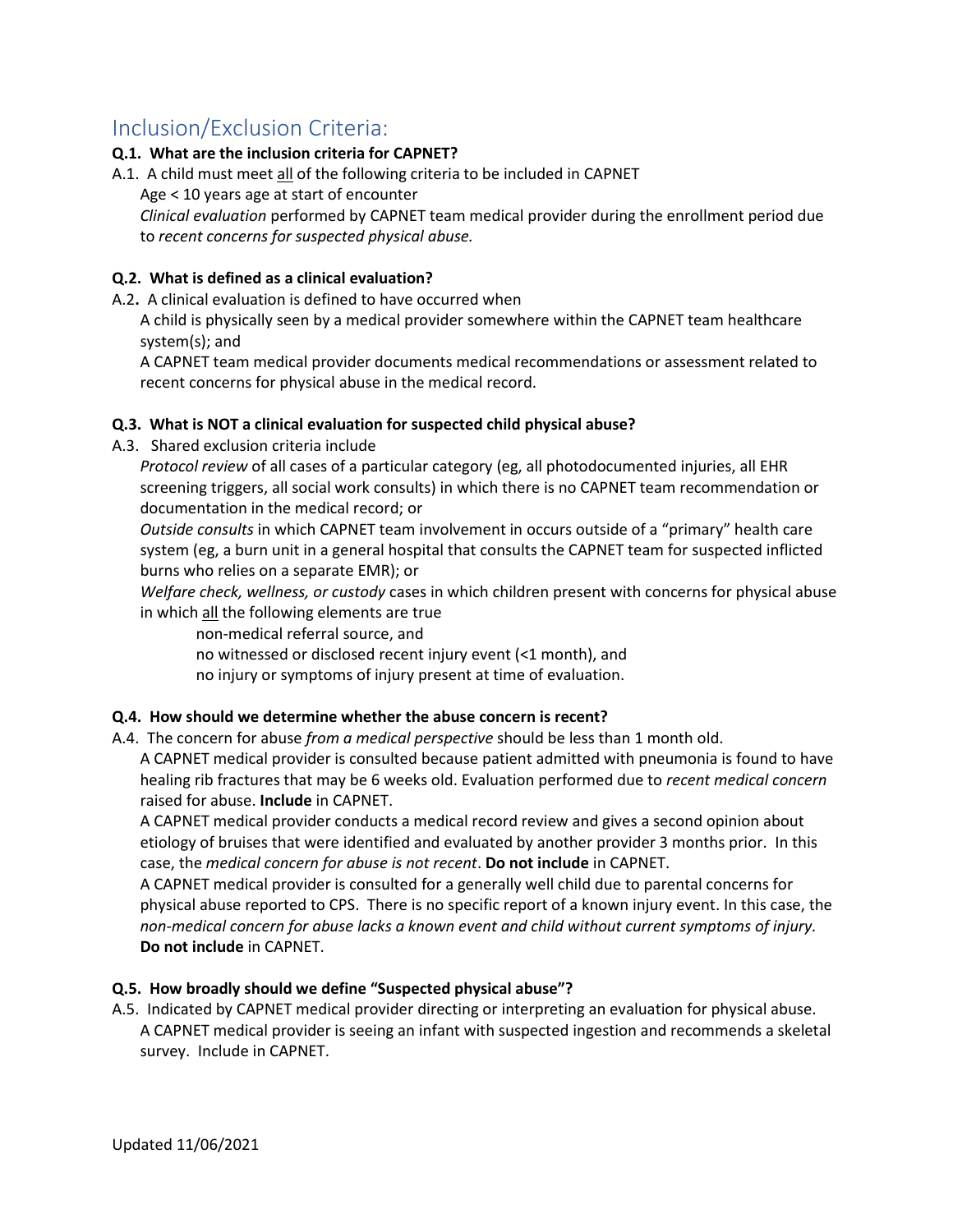A CAPNET provider is seeing a 7-year-old with a recent disclosure of sexual abuse. The child has bruising of the inner thigh that is attributed to sexual assault. This is not evaluated as a distinct concern for physical abuse. Do not include in CAPNET.

A CAPNET medical provider is consulted due to parental concerns for physical abuse reported to CPS. The child has disclosed spanking and other forms of corporal punishment last weekend. This is a non-medical concern for physical abuse with a disclosure of recent possible injury event. Include in CAPNET.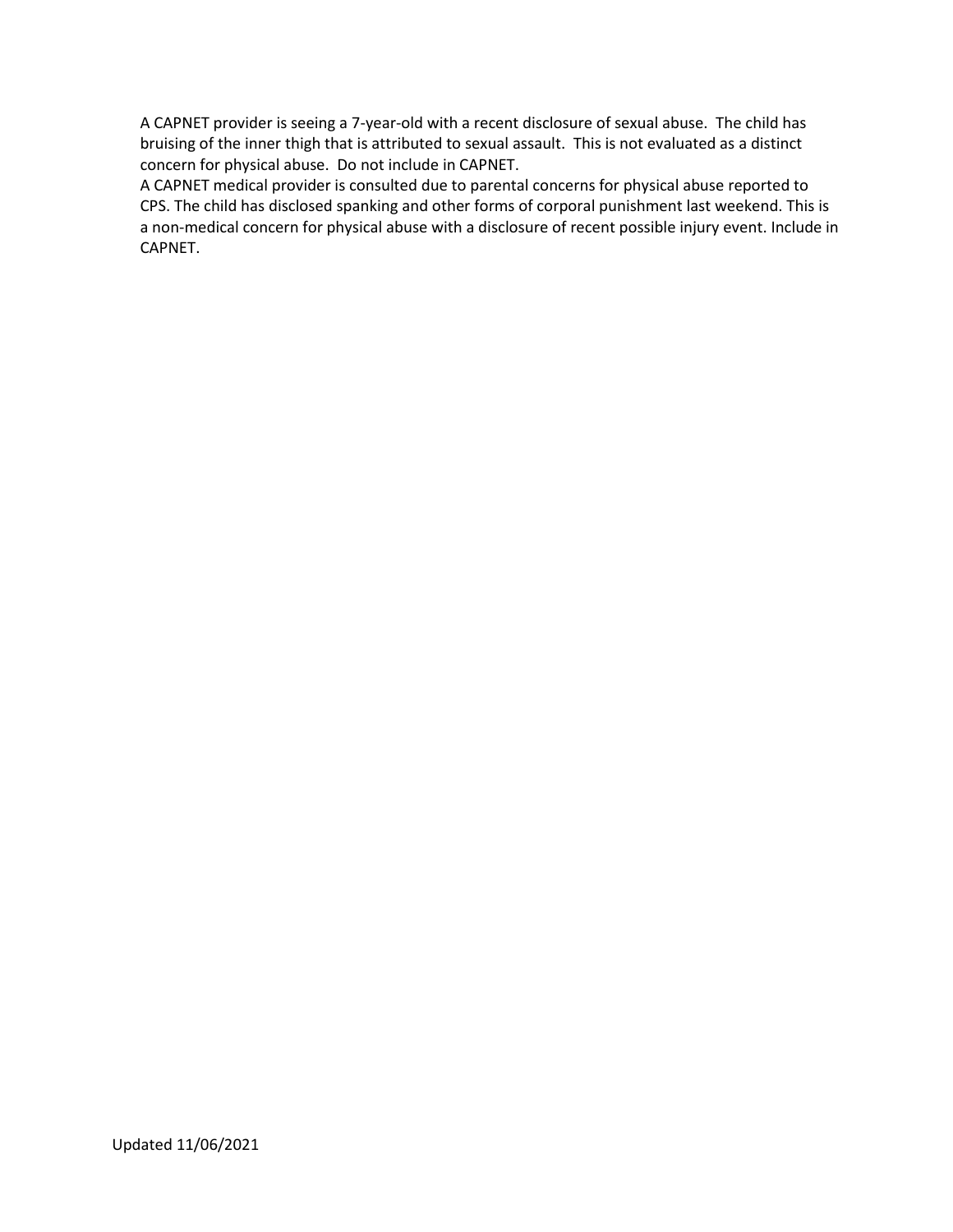# <span id="page-5-0"></span>Static Demographics

#### **Q.1. Patient race/ethnicity wasn't recorded in the medical record. Should I select race/ethnicity based on my observations of the patient?**

A.1. No. Select "unknown" for race/ethnicity in this case. Only the documented self-reported race/ethnicity should be used.

#### **Q.2. Patient race/ethnicity was updated in the hospital record after CAPNET episode. Should I update the CAPNET record?**

A.2. If race/ethnicity is updated after initial entry but prior to final upload to the DCC, include most recent data available. There is no reason to update any data after final upload to the DCC.

#### **Q.3. Patient race/ethnicity was unknown in the first CAPNET episode, but updated (or changed) during a second CAPNET episode. Should it be updated?**

<span id="page-5-1"></span>A.3. Yes, please update race/ethnicity at each CAPNET episode.

## CAPNET Episodes

#### **Q.1. What is a "CAPNET episode"?**

A.1. A CAPNET episode is the period inclusive of all signs, symptoms, and medical encounters associated with the specific injury or illness for which the CAP consultation was initiated. For most CAPNET cases, a CAPNET episode is inclusive of

- All time (minutes, hours, or days) during which there are symptoms attributable to the injury,
- The initial telephone consultation, clinic visit, or hospitalization,
- All time through follow-up medical testing (FUSS, OI testing, hematological evaluation), and
- The initial period of active consultation with child protective services and law enforcement.

#### **Q.2. What is not included in a "CAPNET episode"?**

A.2. A CAPNET episode does not include time dedicated to child welfare, investigative, or legal decisionmaking without active CAPNET provider medical decision-making OR new concerns for separate abuse episodes in the same patient

- CAPNET provider is asked to review a medical report authored by a CAP hired by the defense, which includes a report of new laboratory testing ordered by a provider several months after the original CAPNET episode. These studies are not part of the initial CAPNET episode and are not included in CAPNET as they have occurred outside of the initial period of consultation with CPS and LE.
- A CAPNET provider is asked to consult on a child hospitalized with suspected abusive head trauma. This child was previously entered in CAPNET for isolated bruising. This is a new injury and was not present in the initial CAPNET episode. This case is a new CAPNET episode under the same record id.
- A CAPNET provider consults on a child hospitalized with new subdural bleeding after AHT 6 weeks ago. Neurosurgery and neuroradiology are concerned that this reflects a second AHT event. The CAPNET provider reconsults and enters a medical note recommending repeat SS and ophtho exam. The CAPNET provider ultimately determines that this is most likely innocent/asymptomatic rebleeding into healing SDH. This is a new consult for a new concern and is not included in the original CAPNET episode. Enter this case as a new CAPNET episode under the same record id
- A CAPNET provider is asked to consult on a child hospitalized with new subdural bleeding attributed by neurosurgery and neuroradiology to innocent/asymptomatic rebleeding after AHT 6 weeks ago. The CAPNET provider is recontacted by neurosurgery "as a courtesy." The CAPNET team enters a brief note in the medical record describing current placement and safety plan. There is no new concern for abuse, this is not part of the initial CAPNET episode.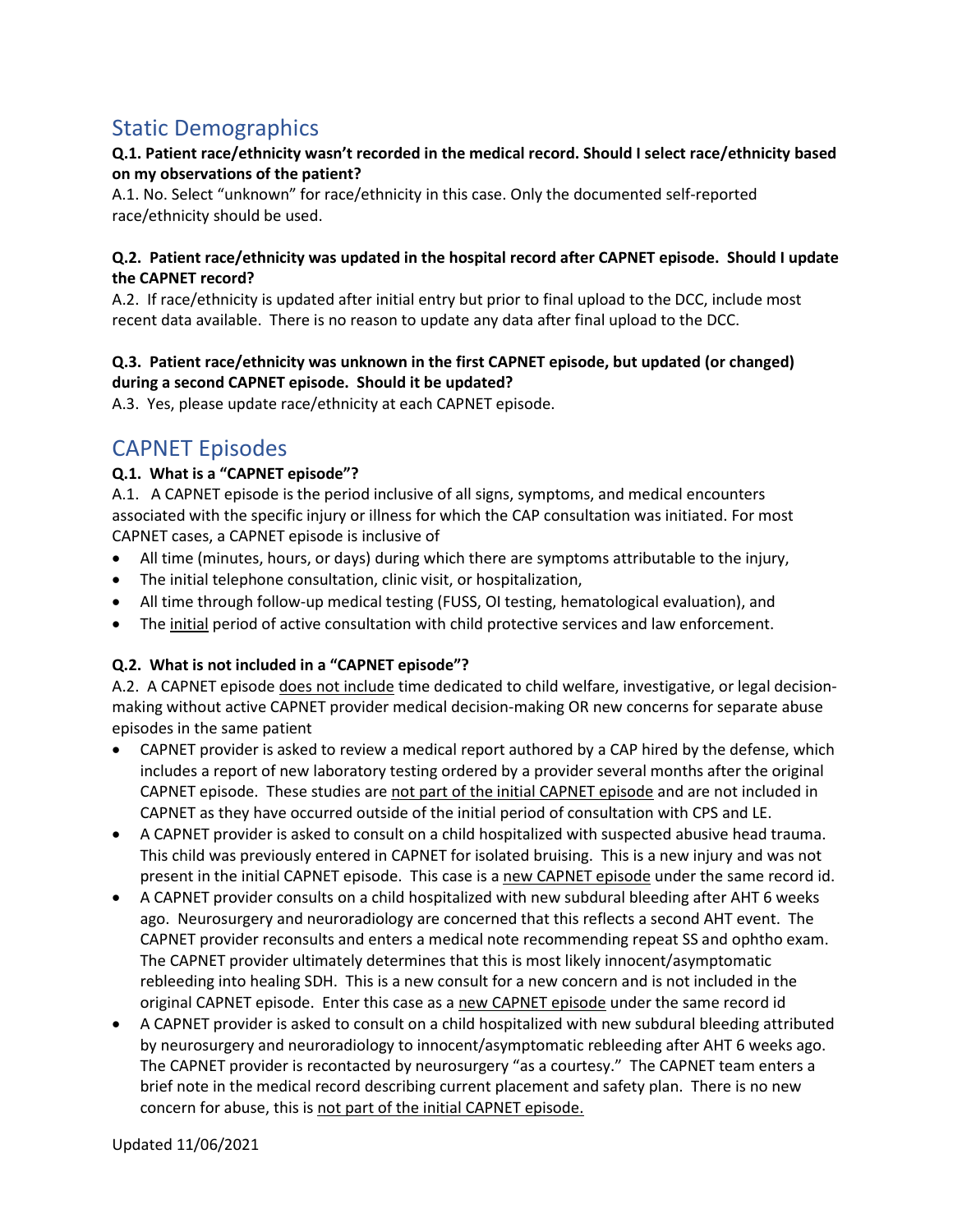## <span id="page-6-0"></span>CAPNET Dates

#### **Q.1. What is the date of encounter/admission**?

**A.1.** This date should reflect the date that the child came to medical attention for suspected child physical abuse. Because this data point is used to calculate hospital LOS, there are cases that can cause confusion. Date of hospital admission will supersede almost every other potential date except in one important context (bullet point 3). In the diagrams, the RED FORM represents the date of encounter/admission for CAPNET

Hospital admission after ED evaluation and before CAP inpatient consultation should be documented as the DATE OF ADMISSION (even if CAP conversation with ED is one day prior to admission and CAP consult is the day after admission).



Hospital admission to outside hospital with outpatient follow-up at CAPNET center within 1 month should be documented as the DATE OF ADMISSION to the outside hospital, even if the CAP was unaware of the case until the clinic follow up (because CAP evaluation is based on events leading to that hospitalization).



Hospital admission for a **COMPLETELY NON-ABUSE REASON** (the 24-week premature infant is the classic example) is the exception to the rule. If you have a patient admitted at DOL 0 and the CAP consult for a broken rib is at DOL 60, document the date of consultation at DOL 60 and not the date of admission.



ED encounter with discharge home after a CAP evaluation documented in the medical record (by phone or in person) should be the DATE OF ENCOUNTER even if the child is seen for follow-up in the CAP outpatient clinic.



CAP outpatient clinic is the DATE OF ENCOUNTER when there is no preceding (or immediately following) admission. This includes cases originating from outside settings (clinics, CPS, schools, etc) where there is no documented CAP evaluation.

> CAPNET clinic, 1st encounter 1-14-2022 (CAPNET date)

Updated 11/06/2021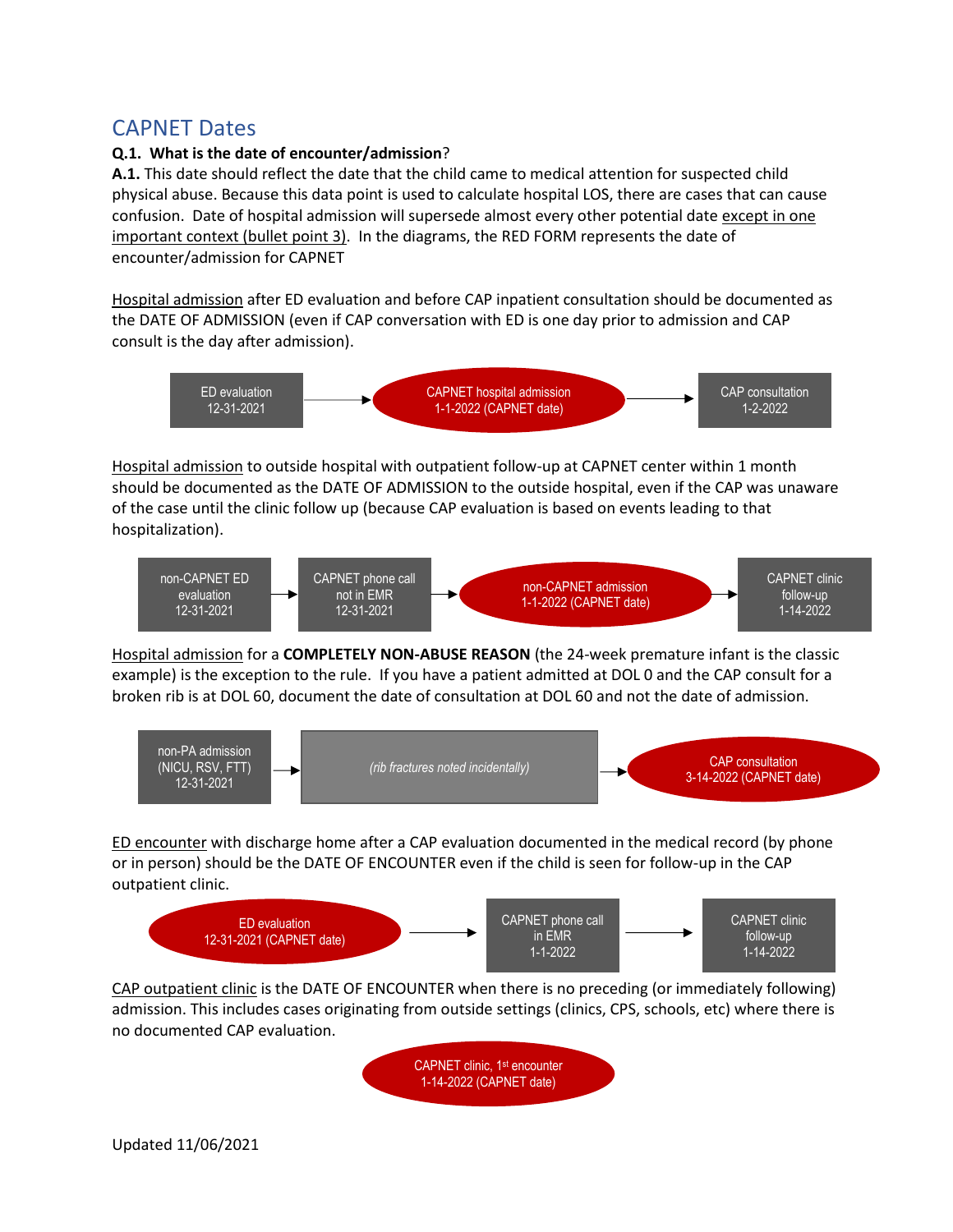#### **Q.2. How do I calculate the ICU length of stay?**

A.2. Please count the number of midnights spent in the ICU. If a child is admitted to the PICU at 11pm, and transferred to the general inpatient unit at 6am the next morning, the ICU LOS is 1.

#### **Q.3. What do I do for the discharge date if I need to finalize a record, but the patient is still admitted?**  A.3. If child is not yet discharged at 42 days after admission date, enter -9996.

#### **Q.4. I just realized that I didn't enter a case for a month that has already closed. What should I do?**

<span id="page-7-0"></span>A.4. Before beginning this entry, please email your nodal administrator for guidance.

## CAPNET Providers

#### **Q.1. If two CAPNET providers were involved in care during a CAPNET episode, which one should be entered?**

A.1. Please choose the provider who was most involved. This might be the provider most likely to be called to testify in court if needed. For example, if provider A entered a phone consult on 12/31/2021, but provider B documented a full CAP clinic visit with physical exam and FUSS on 1/14/2021, it would likely be provider B who should be selected.

#### **Q.2. We have a new CAPNET provider who isn't on the provider list. Who should I choose?**

A.2. Congratulations on the new hire! Please reach out to the CAPNET DCC so that we can have the new provider added to CAPNET and to provide training.

## <span id="page-7-1"></span>Episode Demographics

#### **Q.1. I am seeing the sibling of a child entered in CAPNET for an episode of suspected physical abuse last year. Should they be marked as a contact of a child previously entered?**

A.1. No. Within CAPNET, contact groups are defined by episode and not over time (as these can change). If your team entered this child as a sib-at risk in the prior episode, this will be a new episode under the same CAPNET id. If you did not previously see this child, create a new CAPNET id not linked to the previously entered sibling.

#### **Q.2. A patient was referred for a CAP evaluation of a sentinel injury by a local urgent care. What is the source of referral?**

A.2. This depends somewhat on local context.

- If the urgent care is simply an extension of your ED, please choose "Emergency Department."
- If an independent urgent care referred the child to the ED for evaluation without contacting the CAP team, and the CAP team was contacted by the ED, choose "Emergency Department."
- If an independent urgent care reached out directly to the CAP team and the child was seen in your outpatient clinic, choose "Other" and report as "Urgent Care Clinic" in the free text box.
- <span id="page-7-2"></span>• If an independent urgent care contacted the CAP team but referred the child to the ED, which then contacted the CAP provider as well, both options ("Other" and "Emergency Department") should be selected.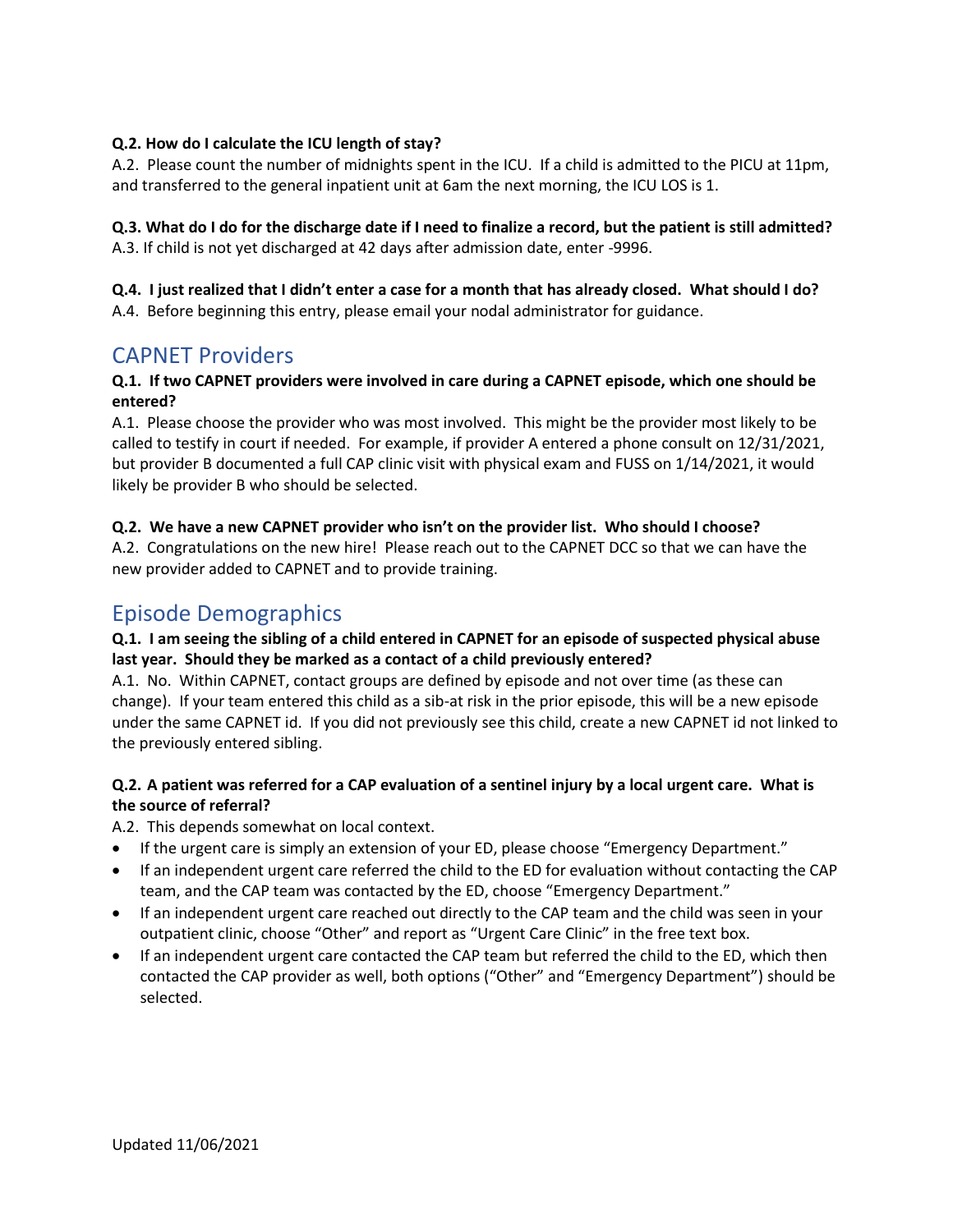# Medical and Social History

#### <span id="page-8-0"></span>**Q.1. How hard should I dig through the record to obtain a complete PMH for CAPNET?**

#### A.1. Known Past Medical History reflects what is recognized by the CAP during this episode of care.

- In general, the PMH captured in CAPNET should be reflected in CAP medical notes around this episode of care.
	- $\circ$  PMH should not reflect a secondary chart review by a data abstracter delving deep into the medical history of a nine-year-old child.
	- $\circ$  If there is a quick phone consult on an isolated skull fracture and later chart abstraction for CAPNET reveals a special health care need or history of prematurity, this is not part of the CAPNET data,
	- $\circ$  If the medical history of a child in foster care is unknown by the end of the CAPNET episode, the CAPNET medical history is unknown.

#### **Q2. Is asthma considered a special health care need? What about speech delay?**

A.2. Special health care needs reflect conditions that currently affect daily life.

- Based on federal definitions, this can include anything requiring medications, technologies, therapies or medical visits above what is typically required by another child of a similar age. If a child with asthma is requiring daily medications and more medical care, this is a SHCN. If the speech delay is requiring therapies above and beyond the usual care, this is a SHCN
- Branching questions will clarify whether this qualifies as a more complex chronic condition, so don't overthink this question.

#### **Q.3. My patient has a history of subconjunctival hemorrhages, clavicle fractures, and skull fracture from birth. I know they weren't abuse. Do you really want me to record those?**

A.3. If these are documented in the CAP note or captured in CAP decision-making, they should be included. If you want to clarify, please leave non-identifying free text note at the end of the survey.

• Think of it this way—if we only record histories of subconjunctival hemorrhage when we think it's a prior case of abuse, and not when we know that there was a reason for it…our data will suggest that we basically always find abuse based on this history rather than reflecting careful decision making.

#### **Q.4. My patient has a diagnosed seizure disorder. Should I check "Seizures or seizure-like activity" under "Signs of possible prior TBI" even though there is a medical diagnosis and not from trauma?** A.4. See Q.4 above. Yes, please include these.

• We recognize that there may be some discretion is what the CAP records related to these categories, but are trying to capture what the CAP is consider in their decision-making. So if it is in the CAP note, it is in the CAP brain.

#### **Q.5. What if there were concerns for neglect documented in the medical record that the CAP records, but it isn't know whether these were specifically reported to CPS?**

A.5. A history of neglect does not require documentation of CPS involvement. There should documented concern for nutritional, supervisional or other type of neglect.

#### **Q.6. The child has a documented failure to thrive (FTT) which was attributed to a medical etiology. Should I indicate that there is a history of neglect?**

**A.6. No. "**Failure to thrive / nutritional" neglect should be selected only IF the child has a history of FTT that is attributed to a nutritional neglect.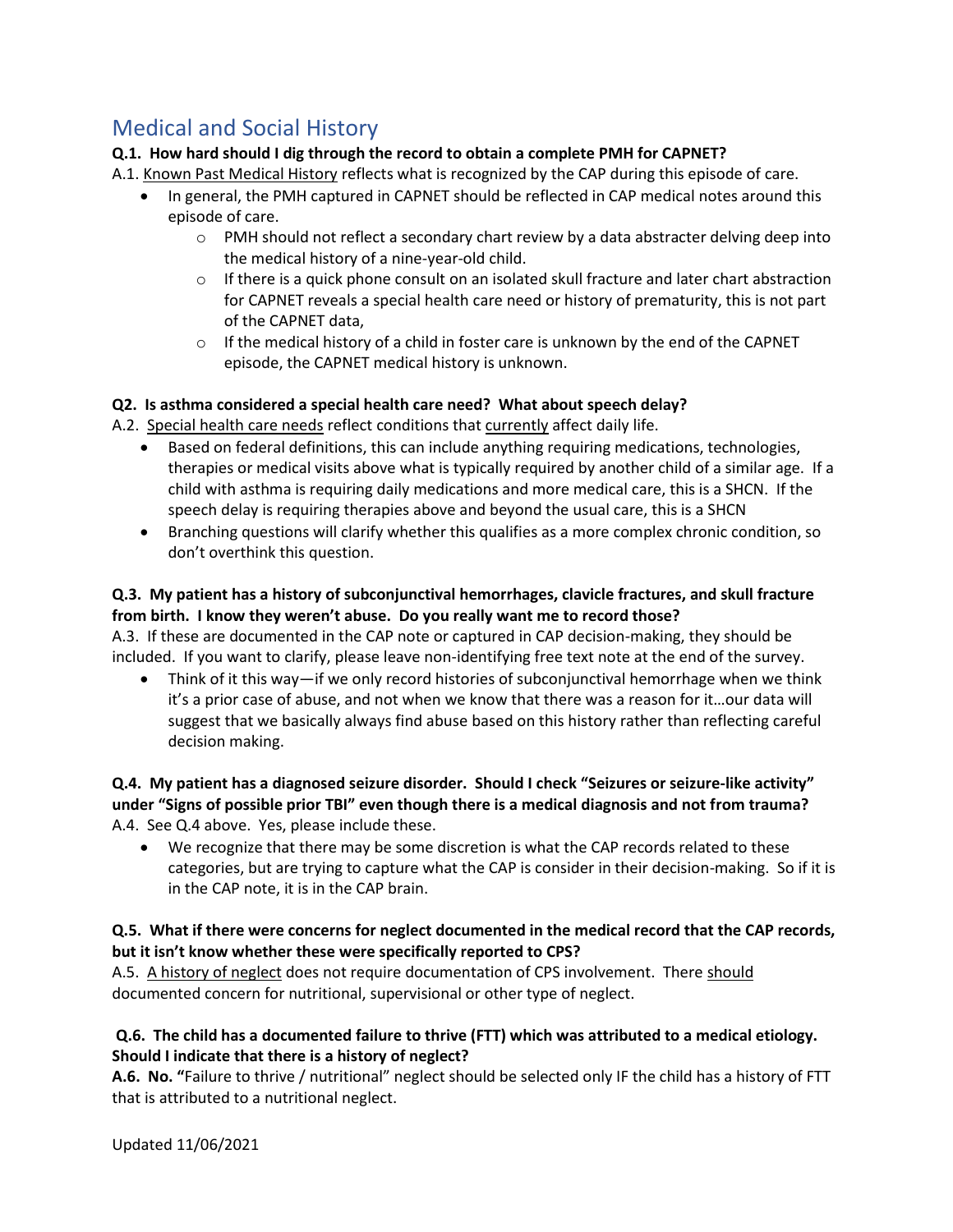#### **Q.7. It was just a phone consult! I don't know any social history. What am I supposed to say?**

A.7. Unknown/Not assessed for all categories is fine. It means the CAP didn't use it in their decisions.

#### **Q.8. My patient lives in two different households and also goes to daycare eight hours a day. Who am I supposed to choose as the "primary caregiver"?**

A.8.Primary caregiver is defined as the person(s) with the greatest responsibility for daily care and rearing of the child, regardless of whether the suspected abuse occurred in a different setting (daycare, babysitter).

- This is typically the parent, but may be another kin.
- This may include multiple different caregivers. We are trying to capture the "swimming pool" of social risk in which a child swims, not the risk factor of any individual caregiver.
- If the child has been brought to care by someone not involved in daily care (CPS, emergency foster family), it is possible that this information will be unknown/not assessed.

#### **Q.9. Mother says that she had trouble with JJS as an adolescent and was on probation for 5 years as a teenager. Is this a prior law enforcement history?**

A.9. Yes, this would be counted as prior law enforcement history. Any prior history of arrest, incarceration, and probation regardless of specific offense or age of caregiver (juvenile or adult) at time of event should be included.

#### **Q.10. The father of my patient apparently uses cannabis regularly, but doesn't seem to be impaired by this. Is this "Problem substance use"?**

A.10 Problem substance use is increasingly in the eye of the beholder, particularly given variability in state law related to cannabis. As a rule of thumb, if substance use is legal, under medical supervision, and/or does not interfere with parenting or day-to-day activities, this would not be coded as "problem substance use."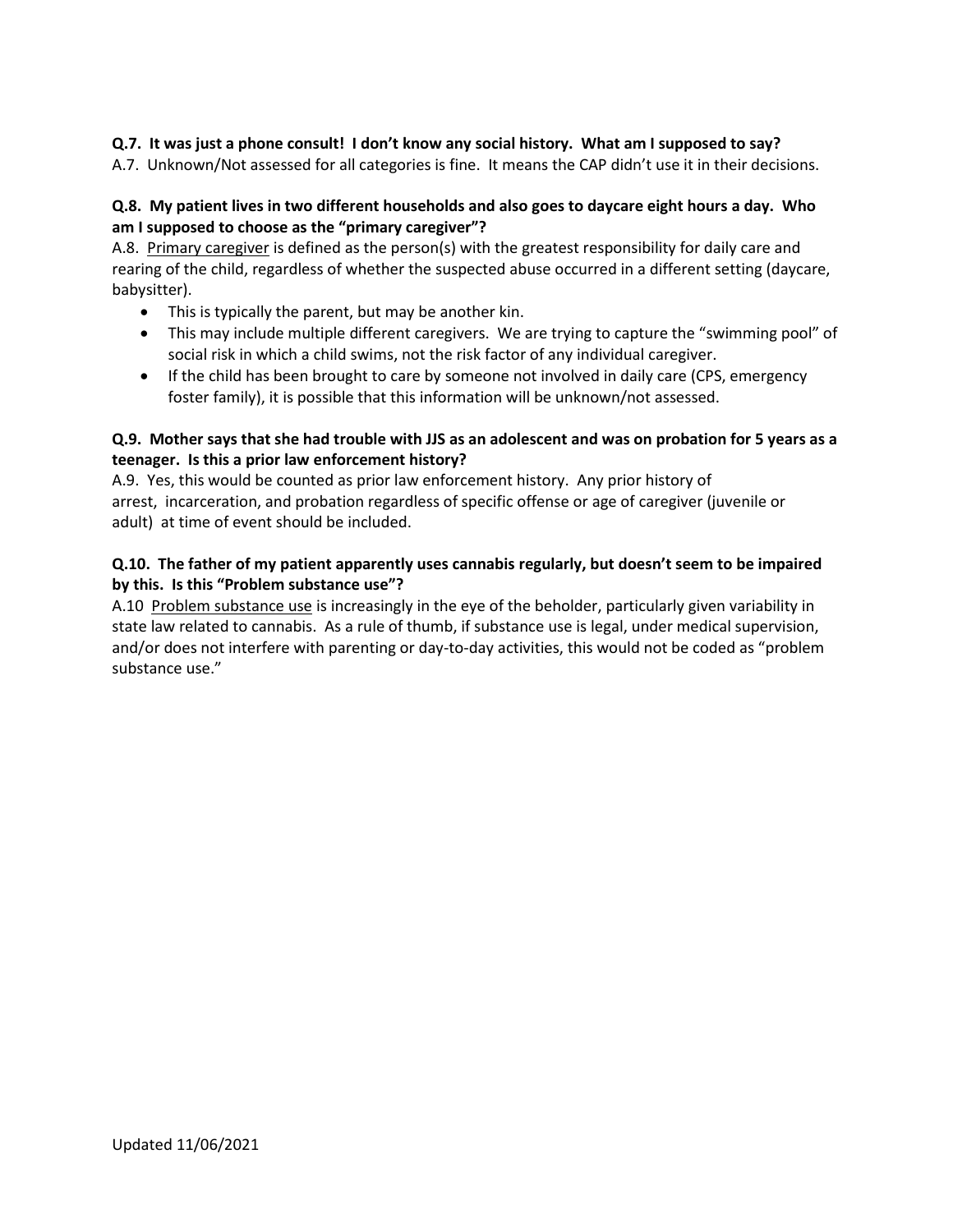# Physical Abuse Presentation

#### <span id="page-10-0"></span>Reason for Presentation

Q. A child presented for another reason (e.g. a behavioral health evaluation) and was found to have injuries (e.g. bruising). The family was asked about the injuries and then provided a history of accidental trauma but this was not part of the initial presentation. How should the question "Did the child present with a history of trauma? be answered."

A. Select "No history of trauma." The question is asking about the reason child was initially brought for care. There will be an option later to indicate that a history of trauma was provided later.

## <span id="page-10-1"></span>Changing History

Q. After discharge from the hospital, the parent told the police a different history then he/she told in the hospital. Should this be counted as a changing history.

A. This should be categorized as a changing history if it occurred within the initial management period. The 'initial management period' includes the time of the initial CAP involvement including communications with CPS and law enforcement. It may extend beyond the period of the initial hospitalization to include multi-disciplinary team meetings or other communications but does not include subsequent periods such as a later criminal trial. It is generally less than one month

## <span id="page-10-2"></span>Self-inflicted Trauma

Q. A child presented with a reported history of head banging and scalp swelling. How should the history of trauma be categorized?

A. Indicate that the child presented with a history of accidental trauma. Self-inflicted trauma should be categorized as accidental.

## <span id="page-10-3"></span>Implausible Accidental Trauma History

A child presented with a history of a very short fall and multiple severe injuries. The reported history does not at all explain the injuries and this case is being diagnosed as abuse. How should I answer the following question "Did the child present with a history of trauma?"?

Q. Select "Yes- - History of Accidental trauma" if the child presents with a history of accidental trauma even if that history is not plausible explanation for the injuries.

#### <span id="page-10-4"></span>Presenting Symptoms

Q. The child presented with seizure activity but parents also report episodes of limpness and fussiness two days prior. Should the fussiness and limpness be included in the symptoms that the child presented with?

A. Yes, please include all reported presenting symptoms for that illness/injury episode and not just symptoms occurring on the day of presentation.

## <span id="page-10-5"></span>Physical Abuse Examination Findings

#### <span id="page-10-6"></span>**Cutaneous**

Q. Should I document birth marks, dermal melanosis and other non-traumatic findings under cutaneous findings.

A. No.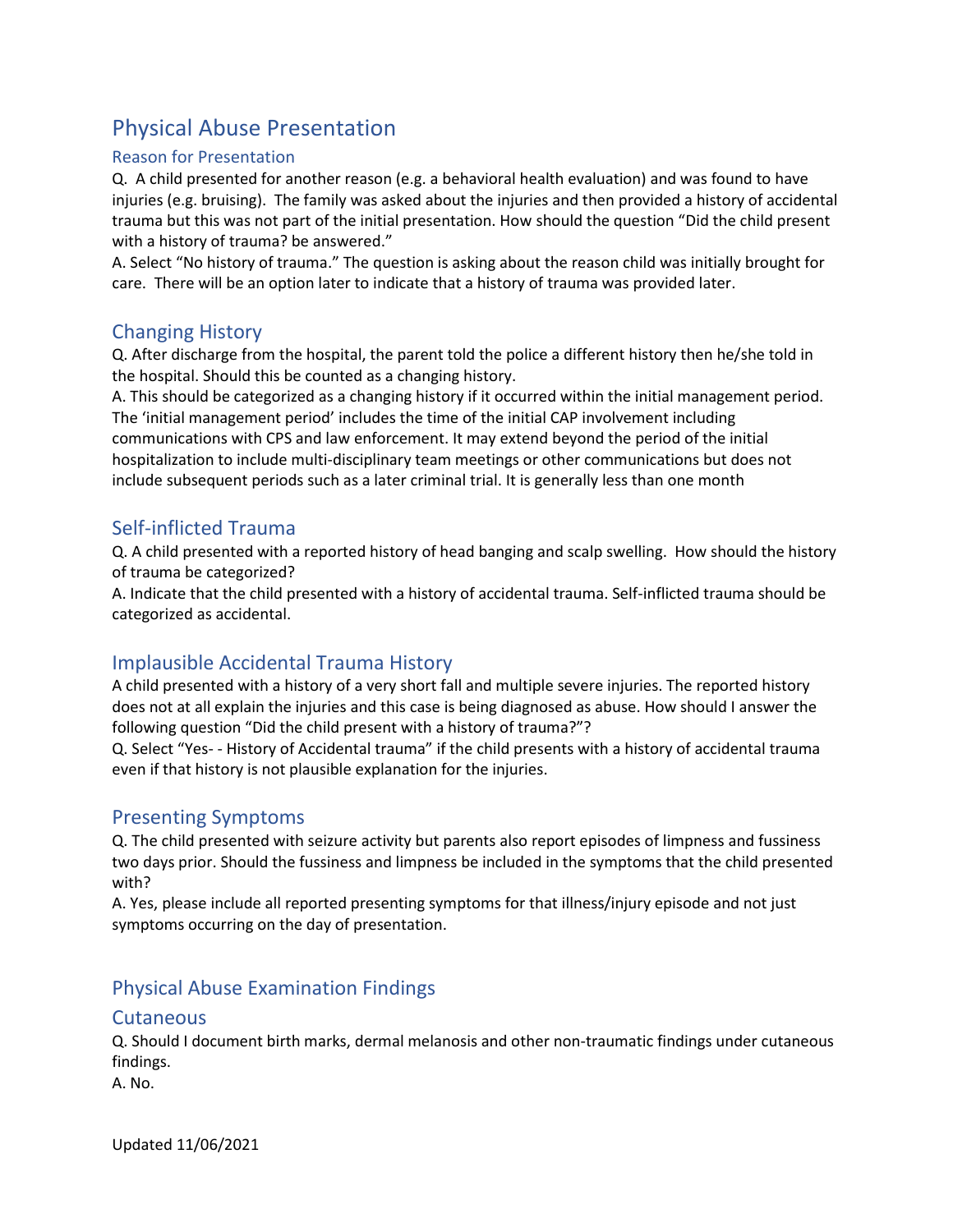## <span id="page-11-0"></span>Laboratory Tests

#### <span id="page-11-1"></span>Missing Results

Q. A CBC was ordered but the platelets clumped and couldn't be counted. What should I put for the platelet value?

A. If a test was ordered but could not be completed you can put "-9999" for the result.

### <span id="page-11-2"></span>Spurious Results

Q. A lab test result was unexpectedly very abnormal, and we suspected a lab error. We immediately repeated the test and received a normal result. Should we report the first result? A. No, do not enter values that are spurious or due to lab values.

## <span id="page-11-3"></span>Laboratory Tests Obtained after Initial Visit

Q. Additional laboratory tests including testing for factor levels were sent when a patient follow-up in outpatient clinic a few weeks after an inpatient hospitalization for injuries that were evaluate for abuse. Should those values be included in CAPNET?

A. Yes, these laboratory results should be included. The first result obtained during a CAPNET episode should be included. A CAPNET episode is the period inclusive of all signs, symptoms, and medical encounters associated with the specific injury or illness for which the CAP consultation was initiated. The initial hospitalization, all follow-up medical testing (including FUSS, OI testing, or other imaging or radiology) and the initial period of active consultation with child protective services and law enforcement.

## <span id="page-11-4"></span>Radiologic Testing

#### <span id="page-11-5"></span>Fractures on Abdominal CT

Q. The skeletal survey identified numerous rib fractures The abdominal CT also demonstrates the rib fractures but no other abdominal injuries. Should I indicate that the abdominal CT shows injuries. A. No. The intent of this question is to determine the value of abdominal imaging in identifying new injuries. If the abdominal imaging is just confirming previously identified fractures, select: "No abdominal injuries."

#### <span id="page-11-6"></span>**Outcomes**

#### <span id="page-11-7"></span>Initial CPS & Legal Outcomes

Q. The child was discharged home with parents but a few days later was moved to kinship care. Should kinship placement be included under outcomes even though it occurred after discharge? A. Yes, outcomes occurring in the initial management period should be included. The initial management period includes the time of the initial CAP involvement including communications with CPS and law enforcement. It may extend beyond the period of the initial hospitalization to include multidisciplinary team meetings or other communications but does not include subsequent periods such as a later criminal trial. It is generally less than one month